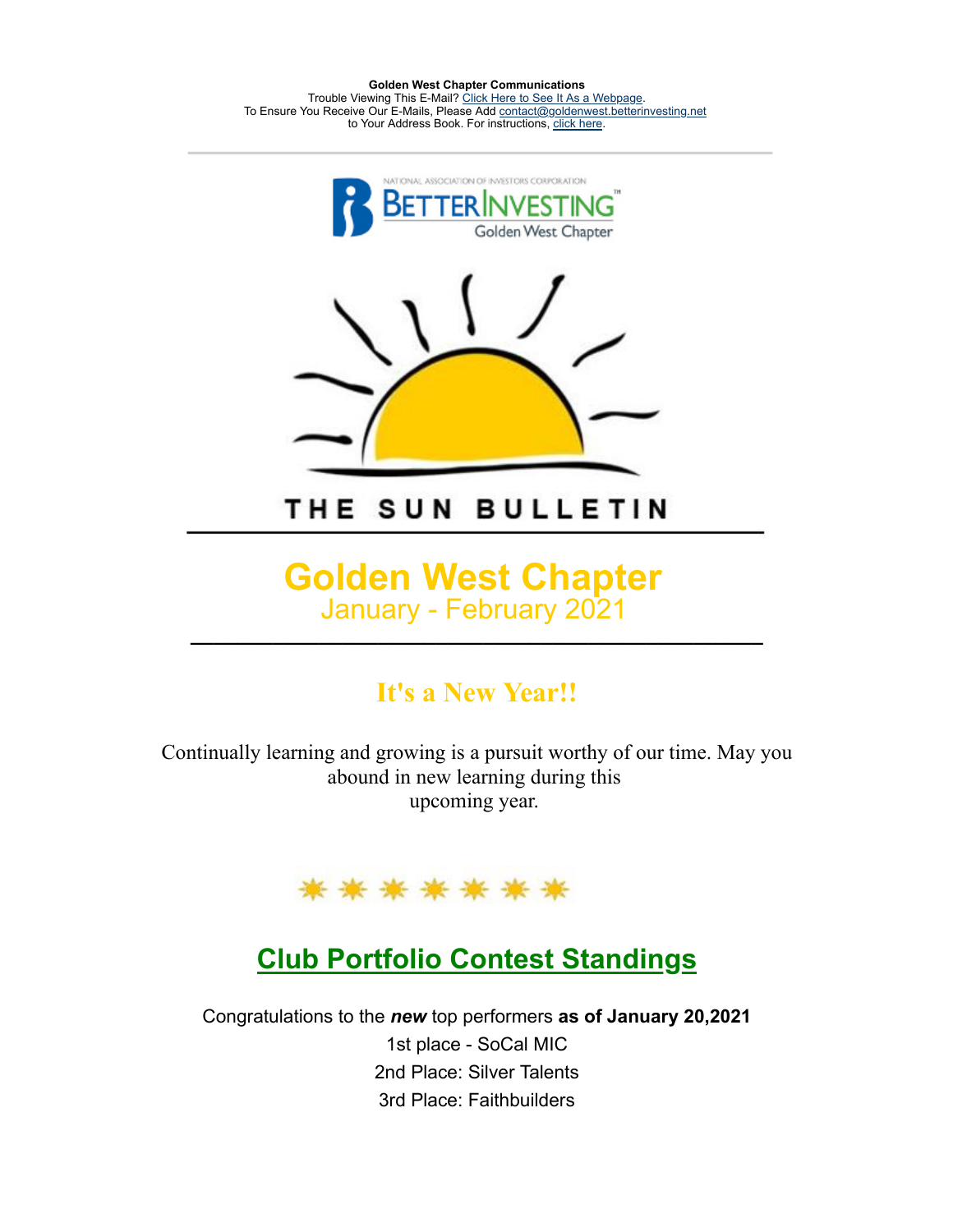But Gelt Gals are currently very close behind! How is your club doing? [BIGW 2020-21 Portfolio Contest](https://docs.google.com/spreadsheets/d/1fkNrsb4abRJS-piNQwSGFajA0l5YvYL5qoqiUynTWmA/edit#gid=1150469298)



### **Visit a Model Investment Club**





it's easy! These clubs meet virtually, so there's no traveling.

Just send an email to **contact@goldenwest.betterinvesting** net and a link will be sent to you. Observe a real investment club that uses Better Investing principles to invest real money. There are several reasons to plan a visit:

- 1. Get help starting your own club. There are chapter directors available to help you with this.
- 2. Get ideas to improve the operations and administration of your own investment club.
- 3. Start the process of becoming a member of a model club.
- 4. Take advantage of the **education opportunnities.** Last month's topics were:

a. **SO CAL:** How to prepare an annual report for your club on a stock that your club already owns. This information can also be helpful for indiudual investers seeking to more closely monitor their portfolio.

b. **ORANGE COUNTY**: Studying a book - *The Stock Selection Guide (SSG) and Portfolio Management Magic* by Torbenson

#### **Schedule your visit today!**

**Email** [contact@goldenwest.betterinvesting.net](mailto:contact@goldenwest.betterinvesting.net)



# **70th Anniversary BetterInvesting National Convention (BINC) has been moved out to October 2021**

October 21st to 24th, 2021 - Still in Dallas, Texas **[Register](https://hello.betterinvesting.org/binc2021) here.**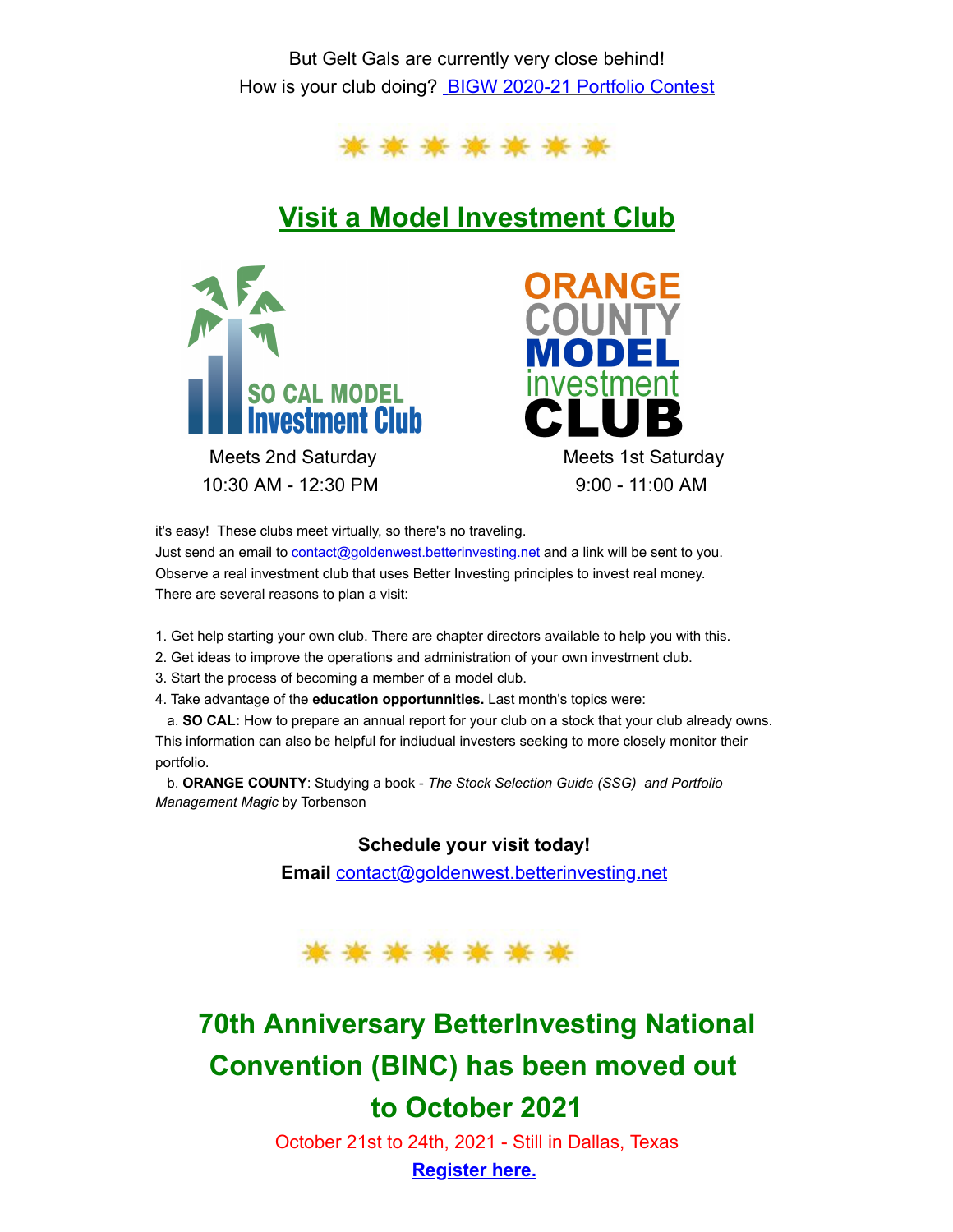The 70th Anniversary BINC will be an event to remember with investment education that will cover the investing universe from beginner to advanced stock investing. If you have ever thought about investing or just wanted to improve the performance of your portfolio, the 70th BINC is for you!

In addition to the 60-plus educational sessions, there are opportunities to hear about great growth companies as potential investments. Throughout the convention attendees are treated to several informative and entertaining panels of experts talking about stocks. Please join us!

\*\*\*\*\*\*\*

## **Free Puget Sound Chapter Beginner's SSG Series**

Tuesday nights 6-7 PST

Five sessions beginning January 19, 2021 (first session is recorded)

Are you new to BetterInvesting? Or maybe not new, but still not comfortable using the Stock Selection Guide (SSG) to analyze possible buys and sells for your portfolio? This class is designed for beginners! No experience with the SSG or investing is needed or assumed. This 5-part class series will help you get started using the SSGs with confidence. Mike Torbenson is the instructor, and for those of you who are very observant, you may have noticed that it is his book the Orange County Model Club is studying as part of their education focus.

**[Register Here!](https://register.gotowebinar.com/register/6531296293651352332?utm_source=MailingList&utm_medium=email&utm_campaign=Beginner%27s+SSG+Classes+--+Starting+January+19)**



## **BI National Learning Opportunities**

**[StockUp:](https://www.betterinvesting.org/members/learning-center/stockup)** The StockUp program offers regularly scheduled webinars on a variety of investing topics, designed to improve your ability to conduct a stock analysis, manage a portfolio or make sell decisions.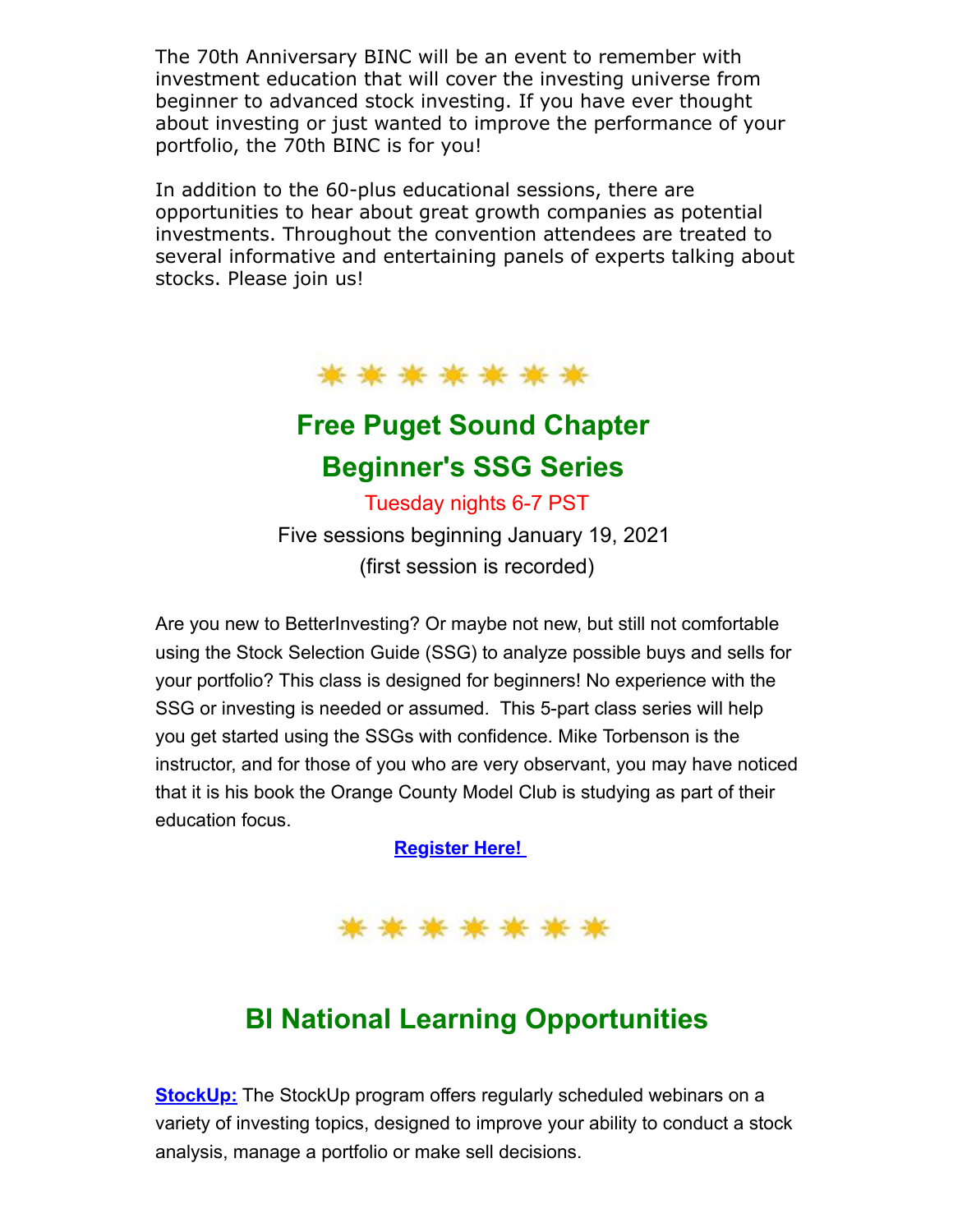January's topic was **How to Become a better Stock Selle**r and is available for you to listen to now. Click on the link above.

**[TickerTalk:](https://www.betterinvesting.org/members/learning-center/video-learning-library/video-library?p=2024)** [I](https://lists.betterinvesting.org/admin/index.php?Page=Newsletters&Action=View&id=15018)nvesting education in bite-size pieces is offered at every TickerTalk session to help you become a successful investor. Plus "Five in Five" is a regular feature in which the panelists offer up some stock ideas that may be worthy of further study.

### **How Can We Help You?**

If you are a member of a new club and have questions, we have experienced folks who would like to come along side you to provide support and assistance that is tailored to address your specific needs. Let us know how we can help.

Email [contact@goldenwest.betterinvesting.net](mailto:contact@goldenwest.betterinvesting.net)

# Happy New Year to All



# BetterInvesting Golden West Chapter

This e-mail was sent to you on behalf of the Golden West Chapter of BetterInvesting by:

NAIC/BetterInvesting 570 Kirts Blvd., Suite 237 Troy, MI 48084 877.275.6242 [www.betterinvesting.org](http://www.betterinvesting.org/)

You have received this e-mail because you are a current member of the **BetterInvesting community** and/or have asked to receive notifications about local BetterInvesting Chapter news and events.

You have received this e-mail as: cooper2vc@gmail.com

If you no longer wish to receive any e-mails from the Golden West Chapter of BetterInvesting, please click here to *[unsubscribe](https://lists.betterinvesting.org/unsubscribe.php?&M=2575420&N=21067&L=175&C=303bad373250c96a4975847118bd08c1)* from all future mailings from the Golden West Chapter.